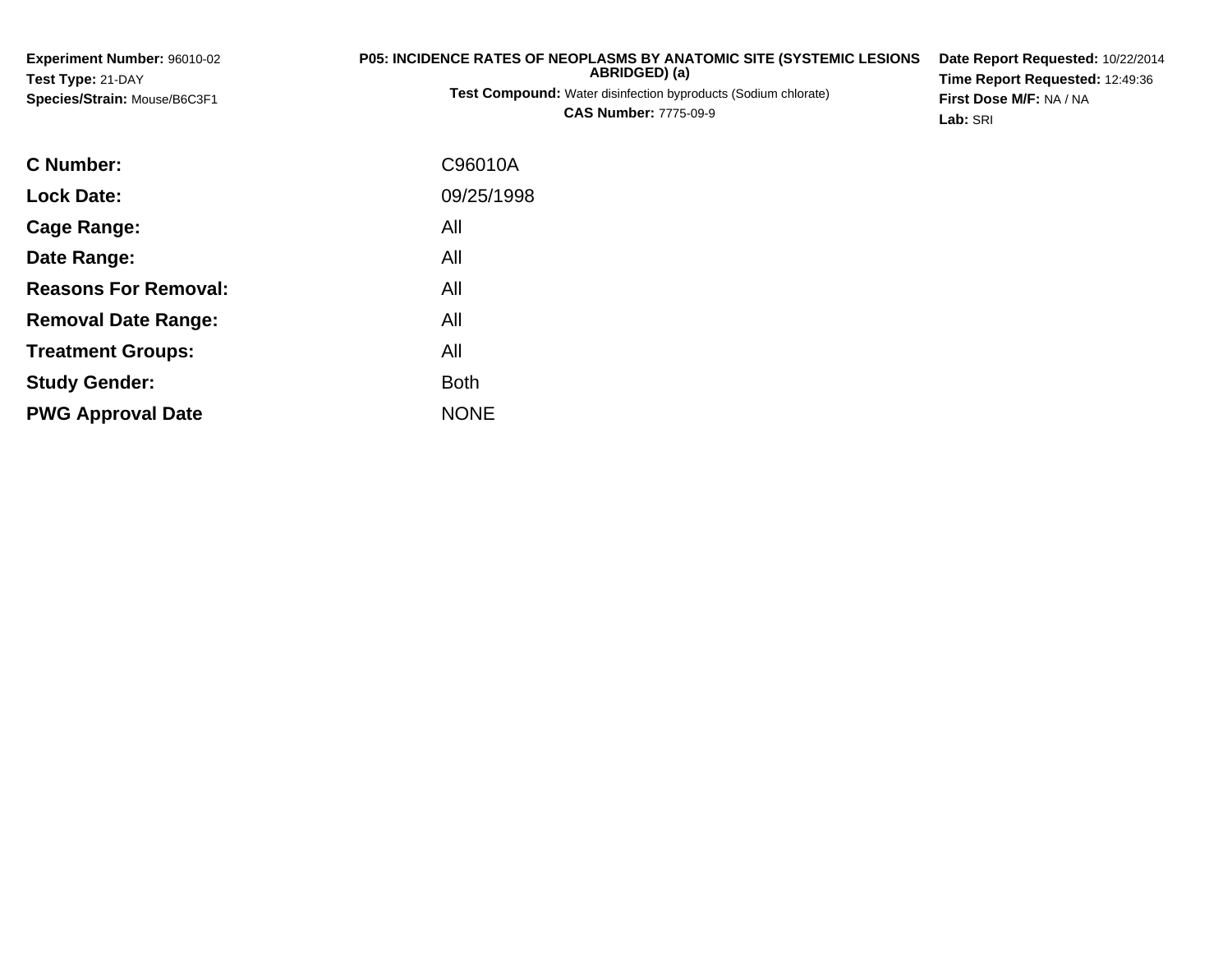**Experiment Number:** 96010-02**Test Type:** 21-DAY

## **Species/Strain:** Mouse/B6C3F1

## **P05: INCIDENCE RATES OF NEOPLASMS BY ANATOMIC SITE (SYSTEMIC LESIONS ABRIDGED) (a)**

**Test Compound:** Water disinfection byproducts (Sodium chlorate)

**CAS Number:** 7775-09-9

**Date Report Requested:** 10/22/2014**Time Report Requested:** 12:49:36**First Dose M/F:** NA / NA**Lab:** SRI

| <b>B6C3F1 Mouse MALE</b>                | 0 MG/L | <b>125 MG/L</b> | <b>250 MG/L</b> | <b>500 MG/L</b> | 1000MG/L | 2000MG/L |
|-----------------------------------------|--------|-----------------|-----------------|-----------------|----------|----------|
| <b>Disposition Summary</b>              |        |                 |                 |                 |          |          |
| <b>Animals Initially In Study</b>       | 10     | 10              | 10              | 10              | 10       | 10       |
| <b>Early Deaths</b>                     |        |                 |                 |                 |          |          |
| <b>Survivors</b>                        |        |                 |                 |                 |          |          |
| <b>Terminal Sacrifice</b>               | 10     | 10              | 10              | 10              | 10       | 10       |
| <b>Animals Examined Microscopically</b> | 10     |                 |                 |                 |          | 10       |
| <b>ALIMENTARY SYSTEM</b>                |        |                 |                 |                 |          |          |
| Esophagus                               | (10)   | (0)             | (0)             | (0)             | (0)      | (10)     |
| Gallbladder                             | (9)    | (0)             | (0)             | (0)             | (0)      | (8)      |
| Intestine Large, Cecum                  | (10)   | (0)             | (0)             | (0)             | (0)      | (10)     |
| Intestine Large, Colon                  | (10)   | (0)             | (0)             | (0)             | (0)      | (10)     |
| Intestine Large, Rectum                 | (10)   | (0)             | (0)             | (0)             | (0)      | (10)     |
| Intestine Small, Duodenum               | (10)   | (0)             | (0)             | (0)             | (0)      | (10)     |
| Intestine Small, Ileum                  | (10)   | (0)             | (0)             | (0)             | (0)      | (10)     |
| Intestine Small, Jejunum                | (10)   | (0)             | (0)             | (0)             | (0)      | (10)     |
| Liver                                   | (10)   | (0)             | (0)             | (0)             | (0)      | (10)     |
| Pancreas                                | (10)   | (0)             | (0)             | (0)             | (0)      | (10)     |
| Salivary Glands                         | (10)   | (0)             | (0)             | (0)             | (0)      | (10)     |
| Stomach, Forestomach                    | (10)   | (0)             | (0)             | (0)             | (0)      | (10)     |
| Stomach, Glandular                      | (10)   | (0)             | (0)             | (0)             | (0)      | (10)     |
| <b>CARDIOVASCULAR SYSTEM</b>            |        |                 |                 |                 |          |          |
| <b>Blood Vessel</b>                     | (10)   | (0)             | (0)             | (0)             | (0)      | (10)     |
| Heart                                   | (10)   | (0)             | (0)             | (0)             | (0)      | (10)     |
| <b>ENDOCRINE SYSTEM</b>                 |        |                 |                 |                 |          |          |
| <b>Adrenal Cortex</b>                   | (10)   | (0)             | (0)             | (0)             | (0)      | (10)     |
| Adrenal Medulla                         | (10)   | (0)             | (0)             | (0)             | (0)      | (10)     |

a - Number of animals examined microscopically at site and number of animals with lesion

b - Primary tumors: all tumors except metastatic tumors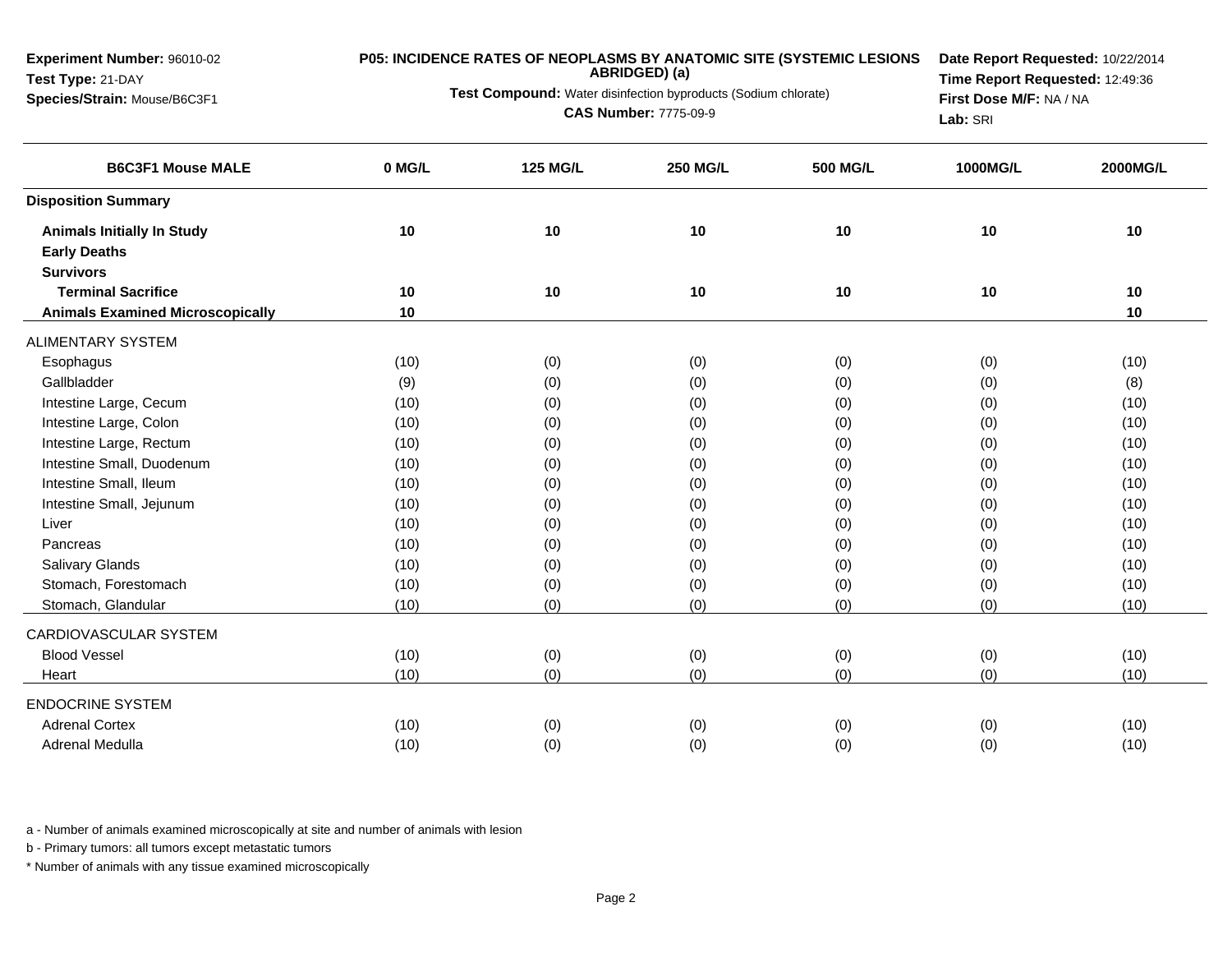| <b>Experiment Number: 96010-02</b><br>Test Type: 21-DAY<br>Species/Strain: Mouse/B6C3F1 |        | <b>P05: INCIDENCE RATES OF NEOPLASMS BY ANATOMIC SITE (SYSTEMIC LESIONS</b><br>Date Report Requested: 10/22/2014<br>ABRIDGED) (a)<br>Time Report Requested: 12:49:36<br>Test Compound: Water disinfection byproducts (Sodium chlorate)<br>First Dose M/F: NA / NA<br><b>CAS Number: 7775-09-9</b><br>Lab: SRI |                 |                 |          |          |
|-----------------------------------------------------------------------------------------|--------|---------------------------------------------------------------------------------------------------------------------------------------------------------------------------------------------------------------------------------------------------------------------------------------------------------------|-----------------|-----------------|----------|----------|
| <b>B6C3F1 Mouse MALE</b>                                                                | 0 MG/L | <b>125 MG/L</b>                                                                                                                                                                                                                                                                                               | <b>250 MG/L</b> | <b>500 MG/L</b> | 1000MG/L | 2000MG/L |
| Islets, Pancreatic                                                                      | (0)    | (0)                                                                                                                                                                                                                                                                                                           | (0)             | (0)             | (0)      | (1)      |
| Parathyroid Gland                                                                       | (8)    | (0)                                                                                                                                                                                                                                                                                                           | (0)             | (0)             | (0)      | (8)      |
| <b>Pituitary Gland</b>                                                                  | (8)    | (0)                                                                                                                                                                                                                                                                                                           | (0)             | (0)             | (0)      | (10)     |
| <b>Thyroid Gland</b>                                                                    | (10)   | (0)                                                                                                                                                                                                                                                                                                           | (0)             | (0)             | (0)      | (10)     |
| <b>GENERAL BODY SYSTEM</b><br>None                                                      |        |                                                                                                                                                                                                                                                                                                               |                 |                 |          |          |
| <b>GENITAL SYSTEM</b>                                                                   |        |                                                                                                                                                                                                                                                                                                               |                 |                 |          |          |
| Epididymis                                                                              | (10)   | (0)                                                                                                                                                                                                                                                                                                           | (0)             | (0)             | (0)      | (10)     |
| <b>Preputial Gland</b>                                                                  | (10)   | (0)                                                                                                                                                                                                                                                                                                           | (0)             | (0)             | (0)      | (10)     |
| Prostate                                                                                | (10)   | (0)                                                                                                                                                                                                                                                                                                           | (0)             | (0)             | (0)      | (10)     |
| <b>Seminal Vesicle</b>                                                                  | (10)   | (0)                                                                                                                                                                                                                                                                                                           | (0)             | (0)             | (0)      | (10)     |
| Testes                                                                                  | (10)   | (0)                                                                                                                                                                                                                                                                                                           | (0)             | (0)             | (0)      | (10)     |
| <b>HEMATOPOIETIC SYSTEM</b>                                                             |        |                                                                                                                                                                                                                                                                                                               |                 |                 |          |          |
| <b>Bone Marrow</b>                                                                      | (10)   | (0)                                                                                                                                                                                                                                                                                                           | (0)             | (0)             | (0)      | (10)     |
| Lymph Node, Mandibular                                                                  | (10)   | (0)                                                                                                                                                                                                                                                                                                           | (0)             | (0)             | (0)      | (9)      |
| Lymph Node, Mesenteric                                                                  | (10)   | (0)                                                                                                                                                                                                                                                                                                           | (0)             | (0)             | (0)      | (8)      |
| Spleen                                                                                  | (10)   | (0)                                                                                                                                                                                                                                                                                                           | (0)             | (0)             | (0)      | (10)     |
| Thymus                                                                                  | (10)   | (0)                                                                                                                                                                                                                                                                                                           | (0)             | (0)             | (0)      | (10)     |
| <b>INTEGUMENTARY SYSTEM</b>                                                             |        |                                                                                                                                                                                                                                                                                                               |                 |                 |          |          |
| Skin                                                                                    | (10)   | (0)                                                                                                                                                                                                                                                                                                           | (0)             | (0)             | (0)      | (10)     |
| MUSCULOSKELETAL SYSTEM                                                                  |        |                                                                                                                                                                                                                                                                                                               |                 |                 |          |          |
| <b>Bone</b>                                                                             | (10)   | (0)                                                                                                                                                                                                                                                                                                           | (0)             | (0)             | (0)      | (10)     |
| NERVOUS SYSTEM                                                                          |        |                                                                                                                                                                                                                                                                                                               |                 |                 |          |          |
| <b>Brain</b>                                                                            | (10)   | (0)                                                                                                                                                                                                                                                                                                           | (0)             | (0)             | (0)      | (10)     |
|                                                                                         |        |                                                                                                                                                                                                                                                                                                               |                 |                 |          |          |

RESPIRATORY SYSTEM

a - Number of animals examined microscopically at site and number of animals with lesion

b - Primary tumors: all tumors except metastatic tumors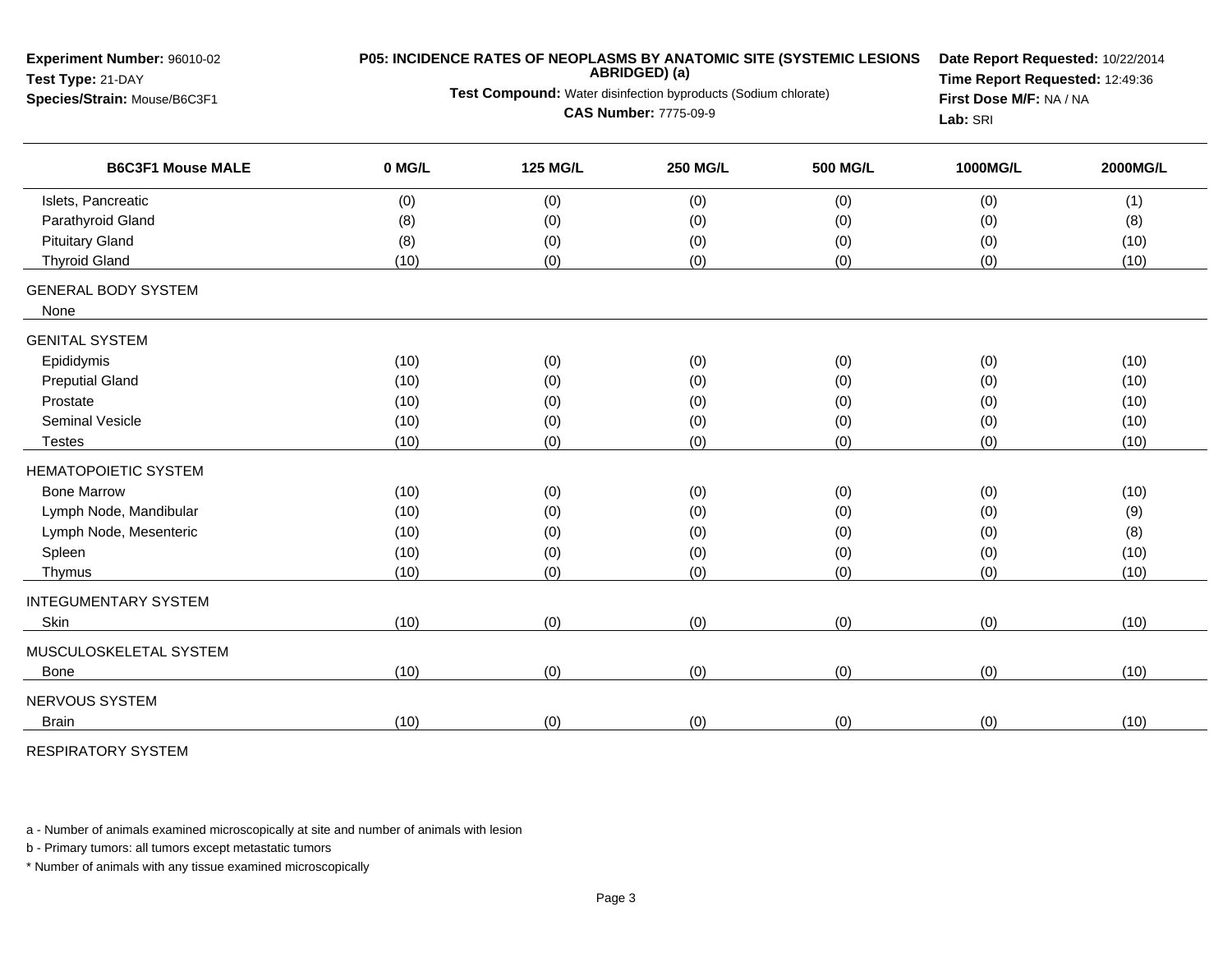| Experiment Number: 96010-02<br>Test Type: 21-DAY<br>Species/Strain: Mouse/B6C3F1 | P05: INCIDENCE RATES OF NEOPLASMS BY ANATOMIC SITE (SYSTEMIC LESIONS<br>ABRIDGED) (a)<br>Test Compound: Water disinfection byproducts (Sodium chlorate)<br><b>CAS Number: 7775-09-9</b> |                 |                 |                 | Date Report Requested: 10/22/2014<br>Time Report Requested: 12:49:36<br>First Dose M/F: NA / NA<br>Lab: SRI |                 |  |  |
|----------------------------------------------------------------------------------|-----------------------------------------------------------------------------------------------------------------------------------------------------------------------------------------|-----------------|-----------------|-----------------|-------------------------------------------------------------------------------------------------------------|-----------------|--|--|
| <b>B6C3F1 Mouse MALE</b>                                                         | 0 MG/L                                                                                                                                                                                  | <b>125 MG/L</b> | <b>250 MG/L</b> | <b>500 MG/L</b> | <b>1000MG/L</b>                                                                                             | <b>2000MG/L</b> |  |  |
| Lung                                                                             | (10)                                                                                                                                                                                    | (0)             | (0)             | (0)             | (0)                                                                                                         | (10)            |  |  |
| Nose                                                                             | (10)                                                                                                                                                                                    | (0)             | (0)             | (0)             | (0)                                                                                                         | (10)            |  |  |
| Trachea                                                                          | (10)                                                                                                                                                                                    | (0)             | (0)             | (0)             | (0)                                                                                                         | (10)            |  |  |
| SPECIAL SENSES SYSTEM                                                            |                                                                                                                                                                                         |                 |                 |                 |                                                                                                             |                 |  |  |
| None                                                                             |                                                                                                                                                                                         |                 |                 |                 |                                                                                                             |                 |  |  |
| URINARY SYSTEM                                                                   |                                                                                                                                                                                         |                 |                 |                 |                                                                                                             |                 |  |  |
| Kidney                                                                           | (10)                                                                                                                                                                                    | (0)             | (0)             | (0)             | (0)                                                                                                         | (10)            |  |  |
| <b>Urinary Bladder</b>                                                           | (10)                                                                                                                                                                                    | (0)             | (0)             | (0)             | (0)                                                                                                         | (10)            |  |  |

a - Number of animals examined microscopically at site and number of animals with lesion

b - Primary tumors: all tumors except metastatic tumors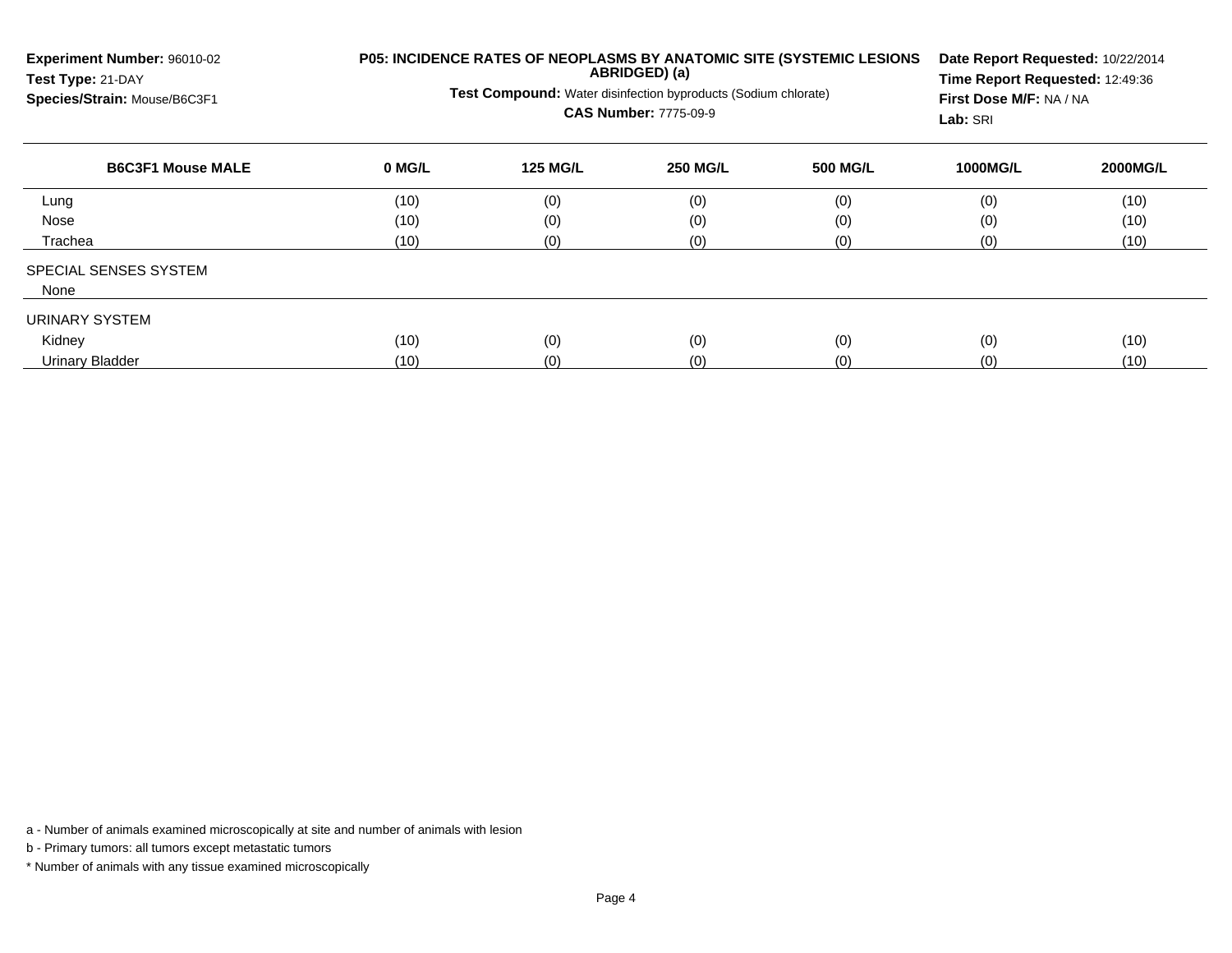| <b>Experiment Number: 96010-02</b><br>Test Type: 21-DAY<br>Species/Strain: Mouse/B6C3F1 | <b>P05: INCIDENCE RATES OF NEOPLASMS BY ANATOMIC SITE (SYSTEMIC LESIONS)</b><br>ABRIDGED) (a)<br>Test Compound: Water disinfection byproducts (Sodium chlorate)<br><b>CAS Number: 7775-09-9</b> |                 |                 | Date Report Requested: 10/22/2014<br>Time Report Requested: 12:49:36<br>First Dose M/F: NA / NA<br>Lab: SRI |                 |                 |
|-----------------------------------------------------------------------------------------|-------------------------------------------------------------------------------------------------------------------------------------------------------------------------------------------------|-----------------|-----------------|-------------------------------------------------------------------------------------------------------------|-----------------|-----------------|
| <b>B6C3F1 Mouse MALE</b>                                                                | 0 MG/L                                                                                                                                                                                          | <b>125 MG/L</b> | <b>250 MG/L</b> | <b>500 MG/L</b>                                                                                             | <b>1000MG/L</b> | <b>2000MG/L</b> |
| <b>Tumor Summary for MALE</b>                                                           |                                                                                                                                                                                                 |                 |                 |                                                                                                             |                 |                 |
| <b>Total Animals with Primary Neoplasms (b)</b><br><b>Total Primary Neoplasms</b>       |                                                                                                                                                                                                 |                 |                 |                                                                                                             |                 |                 |
| <b>Total Animals with Benign Neoplasms</b><br><b>Total Benign Neoplasms</b>             |                                                                                                                                                                                                 |                 |                 |                                                                                                             |                 |                 |
| <b>Total Animals with Malignant Neoplasms</b><br><b>Total Malignant Neoplasms</b>       |                                                                                                                                                                                                 |                 |                 |                                                                                                             |                 |                 |
| <b>Total Animals with Metastatic Neoplasms</b><br><b>Total Metastatic Neoplasms</b>     |                                                                                                                                                                                                 |                 |                 |                                                                                                             |                 |                 |
| <b>Total Animals with Malignant Neoplasms</b><br><b>Uncertain Primary Site</b>          |                                                                                                                                                                                                 |                 |                 |                                                                                                             |                 |                 |
| Total Animals with Neoplasms Uncertain -<br><b>Benign or Malignant</b>                  |                                                                                                                                                                                                 |                 |                 |                                                                                                             |                 |                 |
| <b>Total Uncertain Neoplasms</b>                                                        |                                                                                                                                                                                                 |                 |                 |                                                                                                             |                 |                 |

\*\*\*END OF MALE DATA\*\*\*

a - Number of animals examined microscopically at site and number of animals with lesion

b - Primary tumors: all tumors except metastatic tumors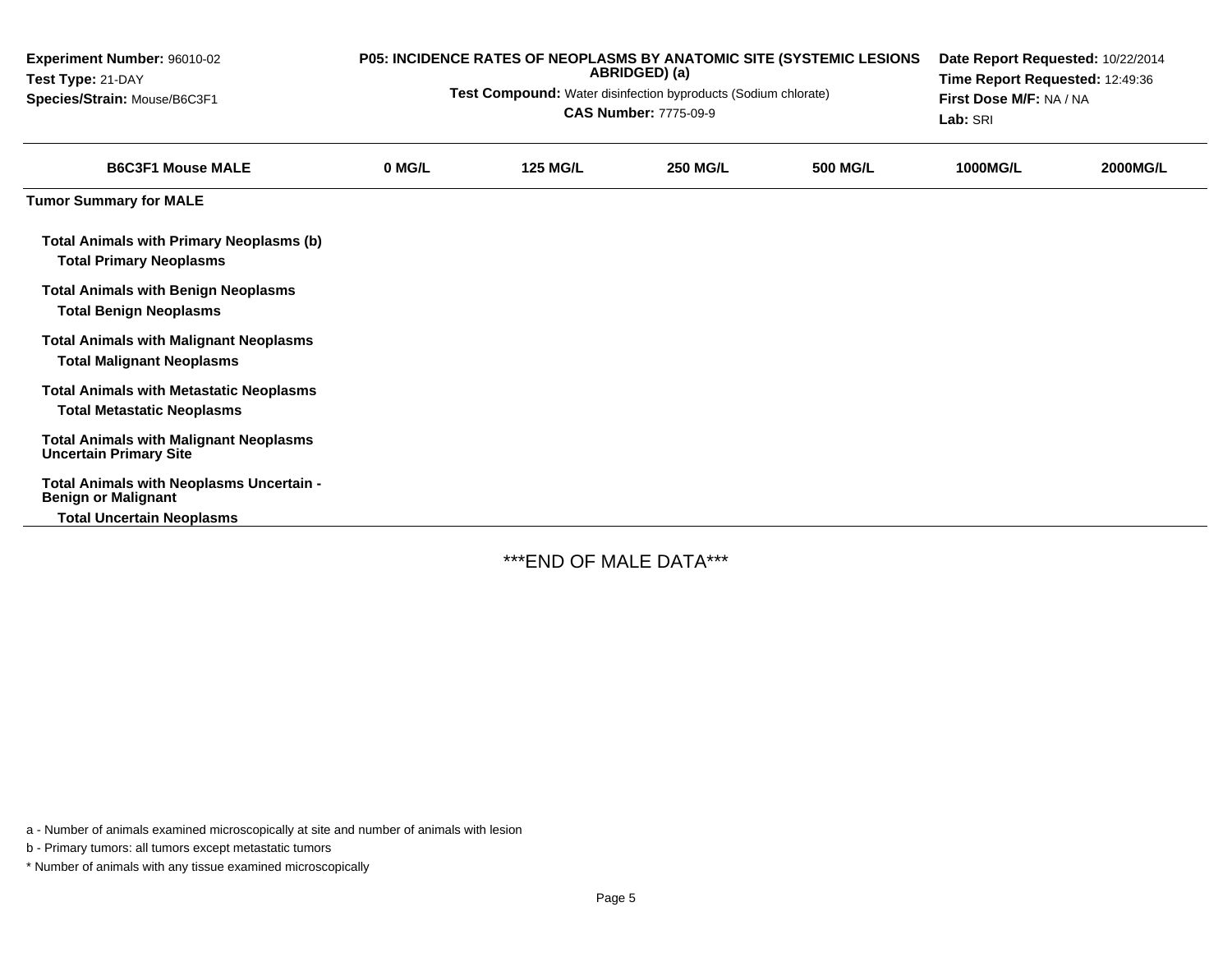**Experiment Number:** 96010-02**Test Type:** 21-DAY

## **Species/Strain:** Mouse/B6C3F1

## **P05: INCIDENCE RATES OF NEOPLASMS BY ANATOMIC SITE (SYSTEMIC LESIONS ABRIDGED) (a)**

**Test Compound:** Water disinfection byproducts (Sodium chlorate)

**CAS Number:** 7775-09-9

**Date Report Requested:** 10/22/2014**Time Report Requested:** 12:49:36**First Dose M/F:** NA / NA**Lab:** SRI

| <b>B6C3F1 Mouse FEMALE</b>              | 0 MG/L | <b>125 MG/L</b> | <b>250 MG/L</b> | <b>500 MG/L</b> | 1000MG/L | 2000MG/L |
|-----------------------------------------|--------|-----------------|-----------------|-----------------|----------|----------|
| <b>Disposition Summary</b>              |        |                 |                 |                 |          |          |
| <b>Animals Initially In Study</b>       | 10     | 10              | 10              | 10              | 10       | 10       |
| <b>Early Deaths</b>                     |        |                 |                 |                 |          |          |
| <b>Survivors</b>                        |        |                 |                 |                 |          |          |
| <b>Terminal Sacrifice</b>               | 10     | 10              | 10              | 10              | 10       | 10       |
| <b>Animals Examined Microscopically</b> | 10     |                 |                 |                 |          | 10       |
| <b>ALIMENTARY SYSTEM</b>                |        |                 |                 |                 |          |          |
| Esophagus                               | (8)    | (0)             | (0)             | (0)             | (0)      | (8)      |
| Gallbladder                             | (9)    | (0)             | (0)             | (0)             | (0)      | (9)      |
| Intestine Large, Cecum                  | (10)   | (0)             | (0)             | (0)             | (0)      | (10)     |
| Intestine Large, Colon                  | (10)   | (0)             | (0)             | (0)             | (0)      | (10)     |
| Intestine Large, Rectum                 | (10)   | (0)             | (0)             | (0)             | (0)      | (10)     |
| Intestine Small, Duodenum               | (10)   | (0)             | (0)             | (0)             | (0)      | (10)     |
| Intestine Small, Ileum                  | (10)   | (0)             | (0)             | (0)             | (0)      | (10)     |
| Intestine Small, Jejunum                | (10)   | (0)             | (0)             | (0)             | (0)      | (10)     |
| Liver                                   | (10)   | (0)             | (0)             | (0)             | (0)      | (10)     |
| Pancreas                                | (10)   | (0)             | (0)             | (0)             | (0)      | (10)     |
| <b>Salivary Glands</b>                  | (10)   | (0)             | (0)             | (0)             | (0)      | (10)     |
| Stomach, Forestomach                    | (10)   | (0)             | (0)             | (0)             | (0)      | (10)     |
| Stomach, Glandular                      | (10)   | (0)             | (0)             | (0)             | (0)      | (10)     |
| CARDIOVASCULAR SYSTEM                   |        |                 |                 |                 |          |          |
| <b>Blood Vessel</b>                     | (10)   | (0)             | (0)             | (0)             | (0)      | (9)      |
| Heart                                   | (10)   | (0)             | (0)             | (0)             | (0)      | (10)     |
| <b>ENDOCRINE SYSTEM</b>                 |        |                 |                 |                 |          |          |
| <b>Adrenal Cortex</b>                   | (10)   | (0)             | (0)             | (0)             | (0)      | (10)     |
| Adrenal Medulla                         | (10)   | (0)             | (0)             | (0)             | (0)      | (10)     |

a - Number of animals examined microscopically at site and number of animals with lesion

b - Primary tumors: all tumors except metastatic tumors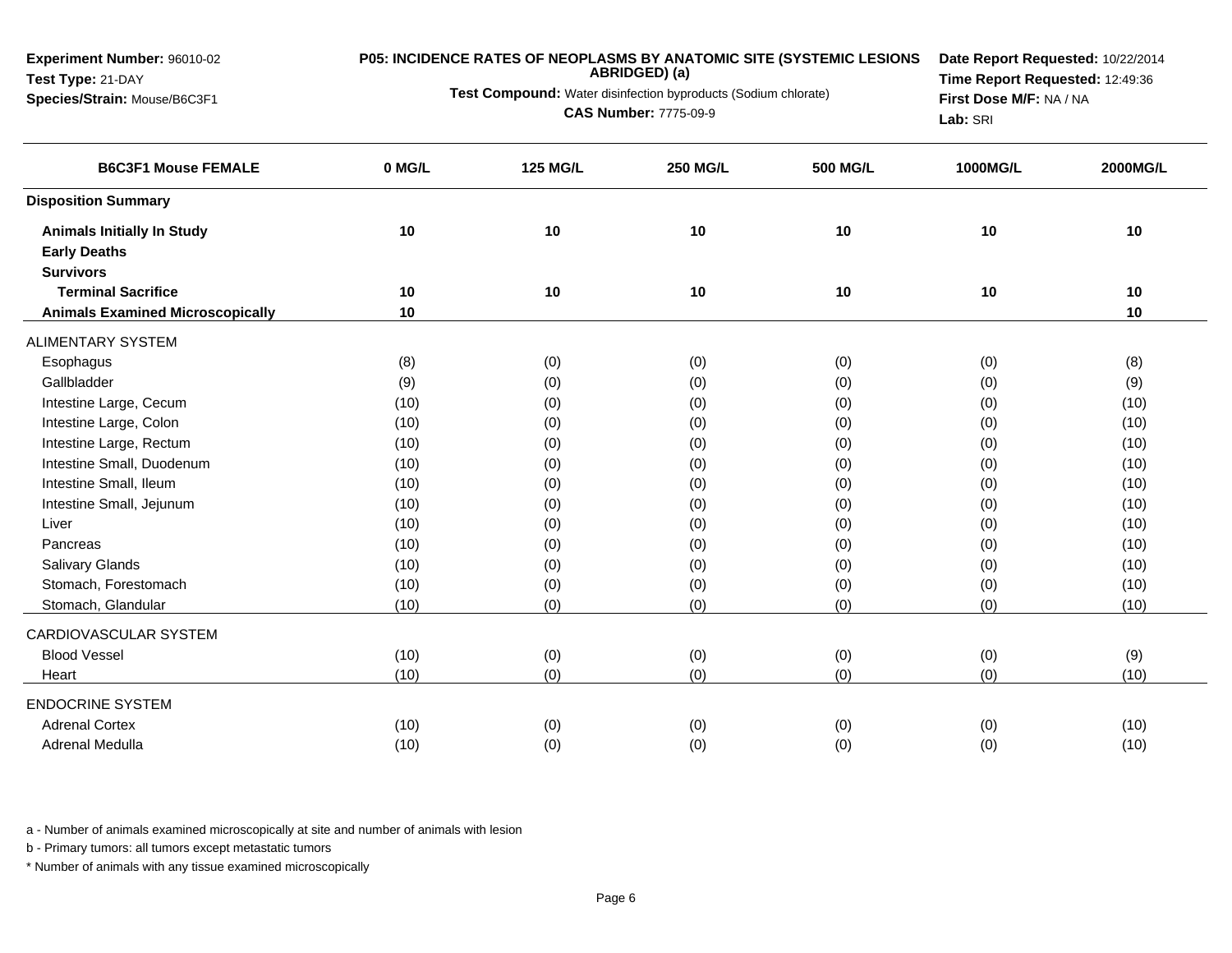| <b>B6C3F1 Mouse FEMALE</b><br>0 MG/L<br><b>125 MG/L</b><br><b>250 MG/L</b><br><b>500 MG/L</b><br>1000MG/L<br><b>2000MG/L</b><br>Parathyroid Gland<br>(10)<br>(0)<br>(0)<br>(0)<br>(0)<br>(10)<br><b>Pituitary Gland</b><br>(0)<br>(10)<br>(0)<br>(0)<br>(0)<br>(10)<br><b>Thyroid Gland</b><br>(0)<br>(0)<br>(0)<br>(10)<br>(0)<br>(10)<br><b>GENERAL BODY SYSTEM</b><br>None<br><b>GENITAL SYSTEM</b><br><b>Clitoral Gland</b><br>(10)<br>(0)<br>(0)<br>(0)<br>(10)<br>(0)<br>(0)<br>(0)<br>(0)<br>(0)<br>Ovary<br>(10)<br>(10)<br>(0)<br>(0)<br>(0)<br>(0)<br>Uterus<br>(10)<br>(10)<br><b>HEMATOPOIETIC SYSTEM</b><br><b>Bone Marrow</b><br>(10)<br>(0)<br>(0)<br>(0)<br>(0)<br>(10)<br>Lymph Node, Mandibular<br>(0)<br>(0)<br>(0)<br>(0)<br>(10)<br>(10)<br>Lymph Node, Mesenteric<br>(0)<br>(0)<br>(10)<br>(0)<br>(0)<br>(10)<br>(0)<br>Spleen<br>(0)<br>(0)<br>(10)<br>(10)<br>(0)<br>(0)<br>(0)<br>(10)<br>(0)<br>(0)<br>(10)<br>Thymus<br><b>INTEGUMENTARY SYSTEM</b><br>Mammary Gland<br>(10)<br>(0)<br>(0)<br>(0)<br>(0)<br>(10)<br>(0)<br>(0)<br>(0)<br>Skin<br>(10)<br>(0)<br>(10)<br>MUSCULOSKELETAL SYSTEM<br>(10)<br>(0)<br>(0)<br>(0)<br>(0)<br>Bone<br>(10)<br>NERVOUS SYSTEM<br>(0)<br>(10)<br>(0)<br>(0)<br>(0)<br>(10)<br><b>Brain</b><br><b>RESPIRATORY SYSTEM</b><br>(10)<br>(0)<br>(0)<br>(0)<br>(10)<br>Lung<br>(0)<br>Nose<br>(10) | Experiment Number: 96010-02<br>Test Type: 21-DAY<br>Species/Strain: Mouse/B6C3F1 | P05: INCIDENCE RATES OF NEOPLASMS BY ANATOMIC SITE (SYSTEMIC LESIONS<br>ABRIDGED) (a)<br>Test Compound: Water disinfection byproducts (Sodium chlorate)<br><b>CAS Number: 7775-09-9</b> | Date Report Requested: 10/22/2014<br>Time Report Requested: 12:49:36<br>First Dose M/F: NA / NA<br>Lab: SRI |     |     |      |
|--------------------------------------------------------------------------------------------------------------------------------------------------------------------------------------------------------------------------------------------------------------------------------------------------------------------------------------------------------------------------------------------------------------------------------------------------------------------------------------------------------------------------------------------------------------------------------------------------------------------------------------------------------------------------------------------------------------------------------------------------------------------------------------------------------------------------------------------------------------------------------------------------------------------------------------------------------------------------------------------------------------------------------------------------------------------------------------------------------------------------------------------------------------------------------------------------------------------------------------------------------------------------------------------------------------------------------------------------------------|----------------------------------------------------------------------------------|-----------------------------------------------------------------------------------------------------------------------------------------------------------------------------------------|-------------------------------------------------------------------------------------------------------------|-----|-----|------|
|                                                                                                                                                                                                                                                                                                                                                                                                                                                                                                                                                                                                                                                                                                                                                                                                                                                                                                                                                                                                                                                                                                                                                                                                                                                                                                                                                              |                                                                                  |                                                                                                                                                                                         |                                                                                                             |     |     |      |
|                                                                                                                                                                                                                                                                                                                                                                                                                                                                                                                                                                                                                                                                                                                                                                                                                                                                                                                                                                                                                                                                                                                                                                                                                                                                                                                                                              |                                                                                  |                                                                                                                                                                                         |                                                                                                             |     |     |      |
|                                                                                                                                                                                                                                                                                                                                                                                                                                                                                                                                                                                                                                                                                                                                                                                                                                                                                                                                                                                                                                                                                                                                                                                                                                                                                                                                                              |                                                                                  |                                                                                                                                                                                         |                                                                                                             |     |     |      |
|                                                                                                                                                                                                                                                                                                                                                                                                                                                                                                                                                                                                                                                                                                                                                                                                                                                                                                                                                                                                                                                                                                                                                                                                                                                                                                                                                              |                                                                                  |                                                                                                                                                                                         |                                                                                                             |     |     |      |
|                                                                                                                                                                                                                                                                                                                                                                                                                                                                                                                                                                                                                                                                                                                                                                                                                                                                                                                                                                                                                                                                                                                                                                                                                                                                                                                                                              |                                                                                  |                                                                                                                                                                                         |                                                                                                             |     |     |      |
|                                                                                                                                                                                                                                                                                                                                                                                                                                                                                                                                                                                                                                                                                                                                                                                                                                                                                                                                                                                                                                                                                                                                                                                                                                                                                                                                                              |                                                                                  |                                                                                                                                                                                         |                                                                                                             |     |     |      |
|                                                                                                                                                                                                                                                                                                                                                                                                                                                                                                                                                                                                                                                                                                                                                                                                                                                                                                                                                                                                                                                                                                                                                                                                                                                                                                                                                              |                                                                                  |                                                                                                                                                                                         |                                                                                                             |     |     |      |
|                                                                                                                                                                                                                                                                                                                                                                                                                                                                                                                                                                                                                                                                                                                                                                                                                                                                                                                                                                                                                                                                                                                                                                                                                                                                                                                                                              |                                                                                  |                                                                                                                                                                                         |                                                                                                             |     |     |      |
|                                                                                                                                                                                                                                                                                                                                                                                                                                                                                                                                                                                                                                                                                                                                                                                                                                                                                                                                                                                                                                                                                                                                                                                                                                                                                                                                                              |                                                                                  |                                                                                                                                                                                         |                                                                                                             |     |     |      |
|                                                                                                                                                                                                                                                                                                                                                                                                                                                                                                                                                                                                                                                                                                                                                                                                                                                                                                                                                                                                                                                                                                                                                                                                                                                                                                                                                              |                                                                                  |                                                                                                                                                                                         |                                                                                                             |     |     |      |
|                                                                                                                                                                                                                                                                                                                                                                                                                                                                                                                                                                                                                                                                                                                                                                                                                                                                                                                                                                                                                                                                                                                                                                                                                                                                                                                                                              |                                                                                  |                                                                                                                                                                                         |                                                                                                             |     |     |      |
|                                                                                                                                                                                                                                                                                                                                                                                                                                                                                                                                                                                                                                                                                                                                                                                                                                                                                                                                                                                                                                                                                                                                                                                                                                                                                                                                                              |                                                                                  |                                                                                                                                                                                         |                                                                                                             |     |     |      |
|                                                                                                                                                                                                                                                                                                                                                                                                                                                                                                                                                                                                                                                                                                                                                                                                                                                                                                                                                                                                                                                                                                                                                                                                                                                                                                                                                              |                                                                                  |                                                                                                                                                                                         |                                                                                                             |     |     |      |
|                                                                                                                                                                                                                                                                                                                                                                                                                                                                                                                                                                                                                                                                                                                                                                                                                                                                                                                                                                                                                                                                                                                                                                                                                                                                                                                                                              |                                                                                  |                                                                                                                                                                                         |                                                                                                             |     |     |      |
|                                                                                                                                                                                                                                                                                                                                                                                                                                                                                                                                                                                                                                                                                                                                                                                                                                                                                                                                                                                                                                                                                                                                                                                                                                                                                                                                                              |                                                                                  |                                                                                                                                                                                         |                                                                                                             |     |     |      |
|                                                                                                                                                                                                                                                                                                                                                                                                                                                                                                                                                                                                                                                                                                                                                                                                                                                                                                                                                                                                                                                                                                                                                                                                                                                                                                                                                              |                                                                                  |                                                                                                                                                                                         |                                                                                                             |     |     |      |
|                                                                                                                                                                                                                                                                                                                                                                                                                                                                                                                                                                                                                                                                                                                                                                                                                                                                                                                                                                                                                                                                                                                                                                                                                                                                                                                                                              |                                                                                  |                                                                                                                                                                                         |                                                                                                             |     |     |      |
|                                                                                                                                                                                                                                                                                                                                                                                                                                                                                                                                                                                                                                                                                                                                                                                                                                                                                                                                                                                                                                                                                                                                                                                                                                                                                                                                                              |                                                                                  |                                                                                                                                                                                         |                                                                                                             |     |     |      |
|                                                                                                                                                                                                                                                                                                                                                                                                                                                                                                                                                                                                                                                                                                                                                                                                                                                                                                                                                                                                                                                                                                                                                                                                                                                                                                                                                              |                                                                                  |                                                                                                                                                                                         |                                                                                                             |     |     |      |
|                                                                                                                                                                                                                                                                                                                                                                                                                                                                                                                                                                                                                                                                                                                                                                                                                                                                                                                                                                                                                                                                                                                                                                                                                                                                                                                                                              |                                                                                  |                                                                                                                                                                                         |                                                                                                             |     |     |      |
|                                                                                                                                                                                                                                                                                                                                                                                                                                                                                                                                                                                                                                                                                                                                                                                                                                                                                                                                                                                                                                                                                                                                                                                                                                                                                                                                                              |                                                                                  |                                                                                                                                                                                         |                                                                                                             |     |     |      |
|                                                                                                                                                                                                                                                                                                                                                                                                                                                                                                                                                                                                                                                                                                                                                                                                                                                                                                                                                                                                                                                                                                                                                                                                                                                                                                                                                              |                                                                                  |                                                                                                                                                                                         |                                                                                                             |     |     |      |
|                                                                                                                                                                                                                                                                                                                                                                                                                                                                                                                                                                                                                                                                                                                                                                                                                                                                                                                                                                                                                                                                                                                                                                                                                                                                                                                                                              |                                                                                  |                                                                                                                                                                                         |                                                                                                             |     |     |      |
|                                                                                                                                                                                                                                                                                                                                                                                                                                                                                                                                                                                                                                                                                                                                                                                                                                                                                                                                                                                                                                                                                                                                                                                                                                                                                                                                                              |                                                                                  |                                                                                                                                                                                         |                                                                                                             |     |     |      |
|                                                                                                                                                                                                                                                                                                                                                                                                                                                                                                                                                                                                                                                                                                                                                                                                                                                                                                                                                                                                                                                                                                                                                                                                                                                                                                                                                              |                                                                                  | (0)                                                                                                                                                                                     | (0)                                                                                                         | (0) | (0) | (10) |

a - Number of animals examined microscopically at site and number of animals with lesion

b - Primary tumors: all tumors except metastatic tumors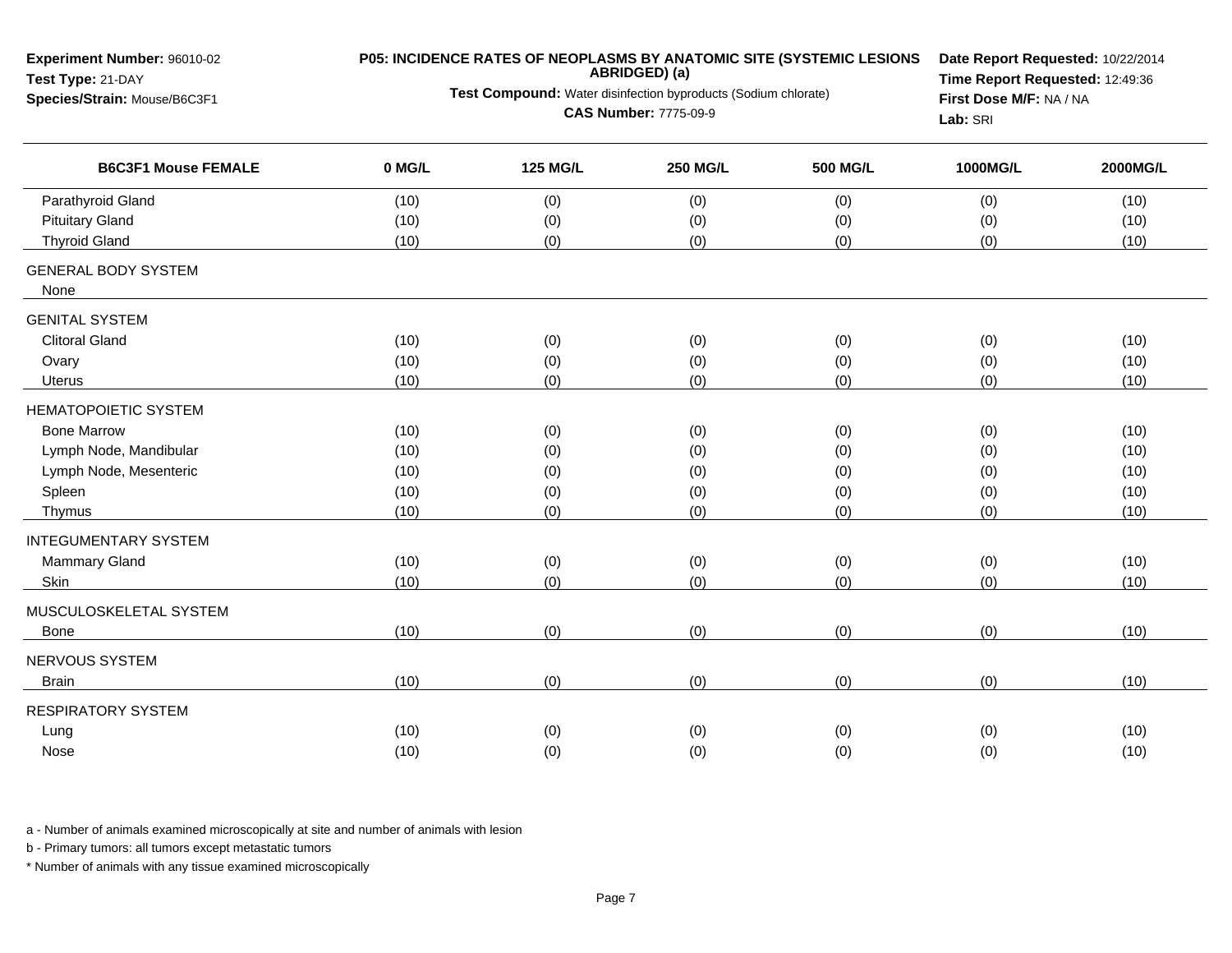| Experiment Number: 96010-02<br>Test Type: 21-DAY<br>Species/Strain: Mouse/B6C3F1 | P05: INCIDENCE RATES OF NEOPLASMS BY ANATOMIC SITE (SYSTEMIC LESIONS<br>ABRIDGED) (a)<br><b>Test Compound:</b> Water disinfection byproducts (Sodium chlorate)<br><b>CAS Number: 7775-09-9</b> |                 |                 |          | Date Report Requested: 10/22/2014<br>Time Report Requested: 12:49:36<br>First Dose M/F: NA / NA<br>Lab: SRI |                 |
|----------------------------------------------------------------------------------|------------------------------------------------------------------------------------------------------------------------------------------------------------------------------------------------|-----------------|-----------------|----------|-------------------------------------------------------------------------------------------------------------|-----------------|
| <b>B6C3F1 Mouse FEMALE</b>                                                       | 0 MG/L                                                                                                                                                                                         | <b>125 MG/L</b> | <b>250 MG/L</b> | 500 MG/L | <b>1000MG/L</b>                                                                                             | <b>2000MG/L</b> |
| Trachea                                                                          | (10)                                                                                                                                                                                           | (0)             | (0)             | (0)      | (0)                                                                                                         | (10)            |
| SPECIAL SENSES SYSTEM<br>None                                                    |                                                                                                                                                                                                |                 |                 |          |                                                                                                             |                 |
| URINARY SYSTEM<br>Kidney                                                         | (10)                                                                                                                                                                                           | (0)             | (0)             | (0)      | (0)                                                                                                         | (10)            |
| Urinary Bladder                                                                  | (10)                                                                                                                                                                                           | (0)             | (0)             | (0)      | (0)                                                                                                         | (10)            |

a - Number of animals examined microscopically at site and number of animals with lesion

b - Primary tumors: all tumors except metastatic tumors